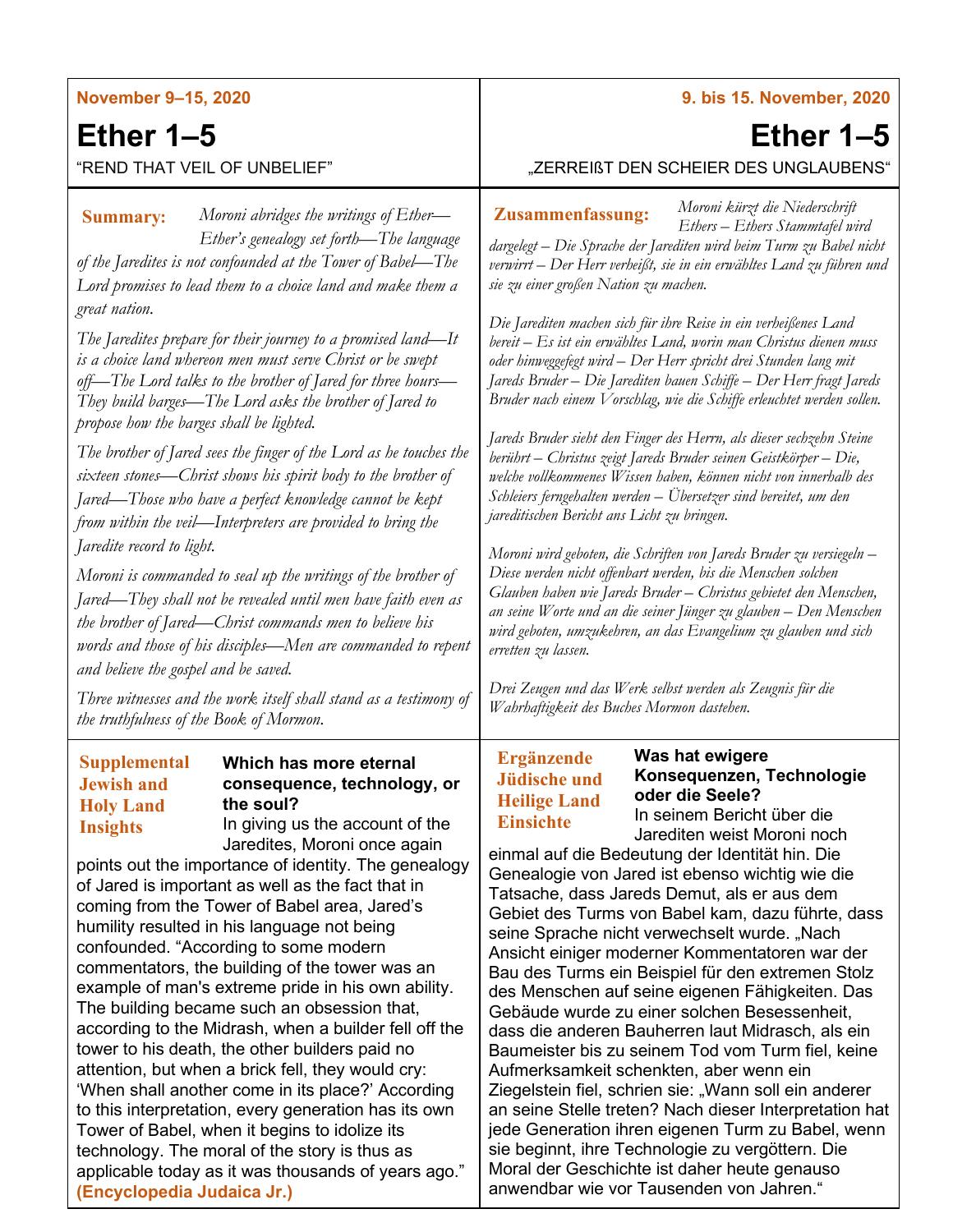|                                                                                                                                                                                                                                                                                                                                                                                                                                                                                                                                                                                                                                                                                                                                                                                                                                                                             | (Enzyklopädie Judaica Jr.)                                                                                                                                                                                                                                                                                                                                                                                                                                                                                                                                                                                                                                                                                                                                                                                                                                                                                                                                                       |
|-----------------------------------------------------------------------------------------------------------------------------------------------------------------------------------------------------------------------------------------------------------------------------------------------------------------------------------------------------------------------------------------------------------------------------------------------------------------------------------------------------------------------------------------------------------------------------------------------------------------------------------------------------------------------------------------------------------------------------------------------------------------------------------------------------------------------------------------------------------------------------|----------------------------------------------------------------------------------------------------------------------------------------------------------------------------------------------------------------------------------------------------------------------------------------------------------------------------------------------------------------------------------------------------------------------------------------------------------------------------------------------------------------------------------------------------------------------------------------------------------------------------------------------------------------------------------------------------------------------------------------------------------------------------------------------------------------------------------------------------------------------------------------------------------------------------------------------------------------------------------|
| <b>What is a Semitic language?</b><br>In spite of the confounding of languages, some<br>patterns of familiarity remain in related languages<br>such as Hebrew, the language of the scriptures.<br>"Hebrew belongs to the family of Semitic<br>languages. Other members of this family are<br>Arabic and Aramaic, and it is assumed that they<br>all evolved from one language which is known as<br>'proto-Semitic.' Among other connected<br>languages were Ugaritic and Akkadian which are<br>extinct. The name 'Semitic' was given to the<br>group in 1781 by the scholar A.L. Schloezer<br>because all the languages in it are spoken by<br>peoples included among the sons of Shem listed<br>in Genesis 10:21--29." (Encyclopedia Judaica Jr.)                                                                                                                          | Was ist eine semitische Sprache?<br>Trotz der Verwirrung der Sprachen bleiben einige<br>Vertrautheitsmuster in verwandten Sprachen wie<br>Hebräisch, der Sprache der Schriften, erhalten.<br>"Hebräisch gehört zur Familie der semitischen<br>Sprachen. Andere Mitglieder dieser Familie sind<br>Araber und Aramäer, und es wird angenommen,<br>dass sie sich alle aus einer Sprache entwickelt<br>haben, die als "protosemitisch" bekannt ist. Unter<br>anderen verbundenen Sprachen waren Ugaritisch<br>und Akkadisch, die ausgestorben sind. Der Name<br>"semitisch" wurde der Gruppe 1781 vom Gelehrten<br>A. L. Schloezer gegeben, weil alle darin enthaltenen<br>Sprachen von Völkern gesprochen werden, die zu<br>den in Genesis 10: 21-29 aufgeführten Söhnen<br>Shems gehören." (Enzyklopädie Judaica Jr.)                                                                                                                                                              |
| What does gathering mean to me?<br>One characteristic of Semitic people is their<br>family ties. The brother of Jared listened to the<br>Lord as he was told to gather seeds of every<br>kind, gather animals and gather his family. As<br>mentioned in several lessons previously,<br>gathering is a strong metaphor of returning to<br>Heavenly Father's presence. I noticed that the<br>gathering of this Jaredite family was to the "north"<br>at Nimrod. I immediately thought of the north of<br>Israel, close to the Syrian border, where an old<br>Crusader fortress still stands. It is called Nimrod's<br>castle. The name of Nimrod is known locally as a<br>Syrian warlord and hunter. The name is used in<br>the Bible. "He was a mighty hunter before the<br>LORD: wherefore it is said, Even as Nimrod the<br>mighty hunter before the LORD." (Genesis 10:9) | Was bedeutet Sammeln für mich?<br>Ein Merkmal semitischer Menschen sind ihre<br>familiären Bindungen. Der Bruder von Jared hörte<br>dem Herrn zu, als ihm gesagt wurde, er solle Samen<br>aller Art sammeln, Tiere sammeln und seine Familie<br>sammeln. Wie bereits in mehreren Lektionen<br>erwähnt, ist das Sammeln eine starke Metapher für<br>die Rückkehr zur Gegenwart des himmlischen<br>Vaters. Ich bemerkte, dass sich die Versammlung<br>dieser Jareditenfamilie im "Norden" bei Nimrod<br>befand. Ich dachte sofort an den Norden Israels<br>nahe der syrischen Grenze, wo noch eine alte<br>Kreuzfahrerfestung steht. Es heißt Nimrods Schloss.<br>Der Name Nimrod ist vor Ort als syrischer Kriegsherr<br>und Jäger bekannt. Der Name wird in der Bibel<br>verwendet. "Er war ein tüchtiger Jäger vor dem<br>HERRN. Deshalb pflegt man zu sagen: Ein tüchtiger<br>Jäger vor dem HERRN wie Nimrod." (Genesis 10: 9)                                                 |
| How do we know the name of the brother of<br>Jared?<br>The brother of Jared had a name which has<br>come to us by revelation. "While residing at<br>Kirtland, Elder Reynolds Cahoon had a son born<br>to him. One day when President Joseph Smith<br>was passing his door he called the Prophet in<br>and asked him to bless and name the baby.<br>Joseph did so and gave the boy the name of<br>Mahonri Moriancumer. When he had finished the<br>blessing, he laid the child on the bed, and turning<br>to Elder Cahoon he said, the name I have given<br>your son is the name of the Brother of Jared; the<br>Lord has just shown or revealed it to me. Elder<br>William F. Cahoon, who was standing near heard<br>the Prophet make this statement to his father;<br>and this was the first time the name of the brother<br>of Jared was known in the Church in this      | Woher kennen wir den Namen des Bruders von<br>Jared?<br>Der Bruder von Jared hatte einen Namen, der durch<br>Offenbarung zu uns gekommen ist. "Elder Reynolds<br>Cahoon hatte in Kirtland einen Sohn geboren. Eines<br>Tages, als Präsident Joseph Smith an seiner Tür<br>vorbeikam, rief er den Propheten herein und bat ihn,<br>das Baby zu segnen und zu benennen. Joseph tat<br>dies und gab dem Jungen den Namen Mahonri<br>Moriancumer. Als er den Segen beendet hatte, legte<br>er das Kind auf das Bett und wandte sich an Elder<br>Cahoon. Er sagte: Der Name, den ich Ihrem Sohn<br>gegeben habe, ist der Name des Bruders von Jared.<br>Der Herr hat es mir gerade gezeigt oder offenbart.<br>Elder William F. Cahoon, der in der Nähe stand,<br>hörte, wie der Prophet seinem Vater diese Aussage<br>machte. und dies war das erste Mal, dass der Name<br>des Bruders von Jared in dieser Evangeliumszeit in<br>der Kirche bekannt wurde. " (The Juvenile Instructor |